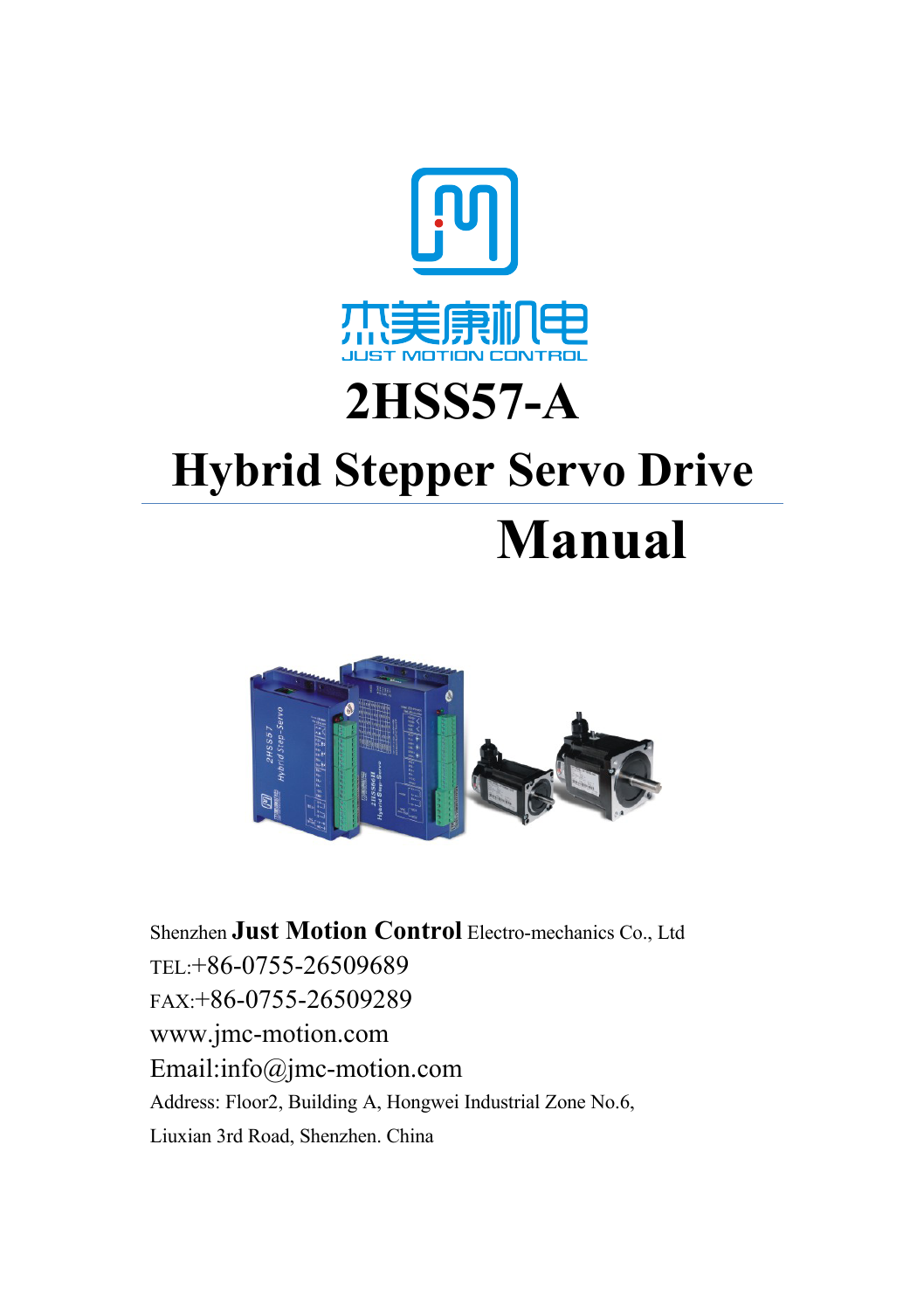Thanks for selecting JMC stepper motor driver. We hope that the superior performance, outstanding quality, excellent cost performance of our product can help you accomplish your motion control project.

The content in this manual has been carefully prepared and is believed to be accurate, but no responsibility is assumed for inaccuracies.

All the contents of this manual, copyright is owned by the Shenzhen JUST MOTION CONTROL electromechanical Co., Ltd. Without JMC permission, no unit or individual is allowed to copy.

> Shenzhen Just Motion Control Electro-mechanics Co., Ltd

| Version | Editor | Verifier |
|---------|--------|----------|
| V3.32   | D.R.   | ۹۵.۳     |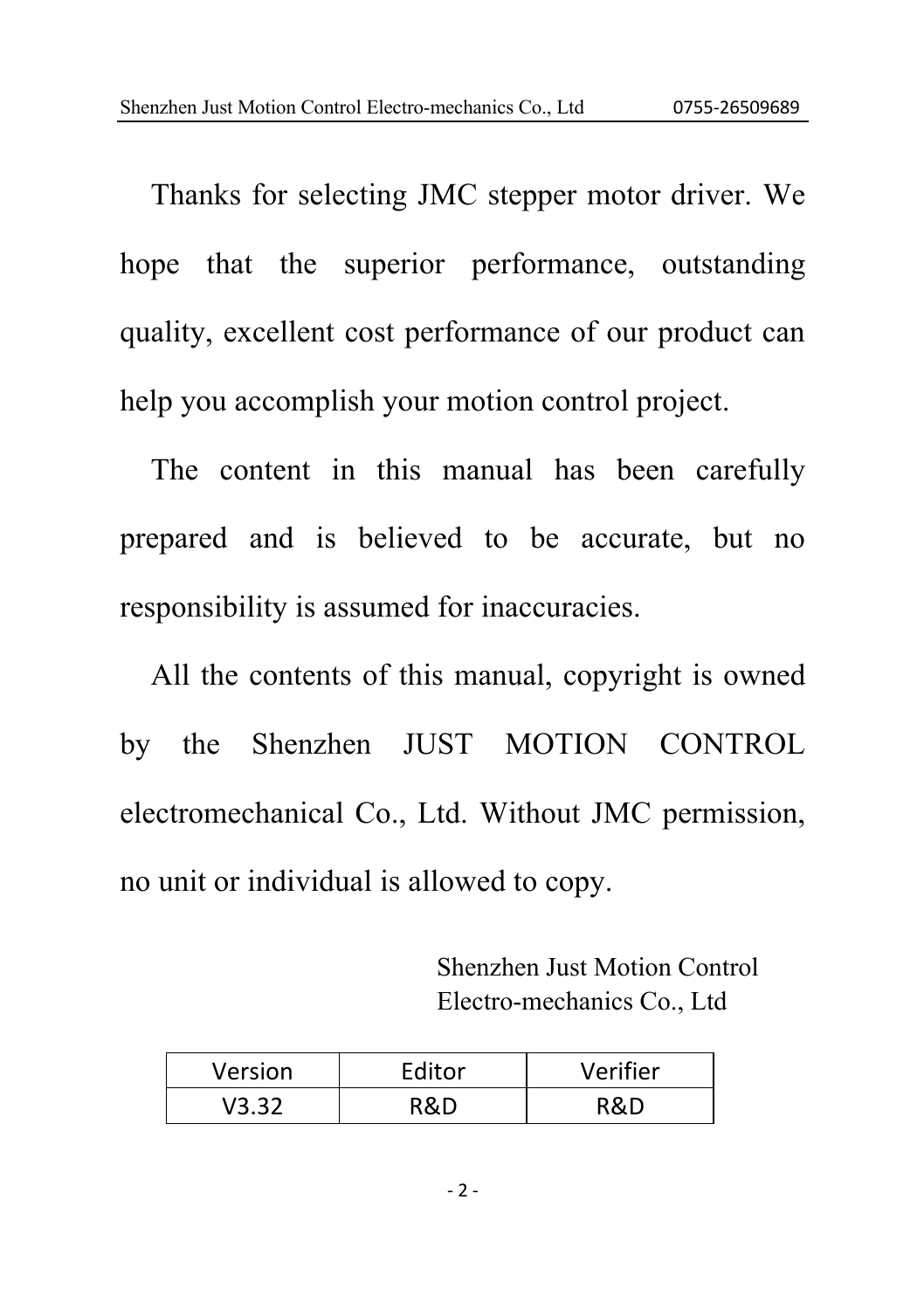# **Contents**

| 5.4 Connections to 232 Serial Communication Interface - 12 -         |  |
|----------------------------------------------------------------------|--|
|                                                                      |  |
|                                                                      |  |
|                                                                      |  |
|                                                                      |  |
|                                                                      |  |
|                                                                      |  |
|                                                                      |  |
|                                                                      |  |
|                                                                      |  |
| 11. Processing Methods to Common Problems and Faults - 24 -          |  |
|                                                                      |  |
|                                                                      |  |
| 11.3 Red alarm light on after the motor running a small angle - 24 - |  |
| 11.4 After input pulse signal but the motor not running  - 25 -      |  |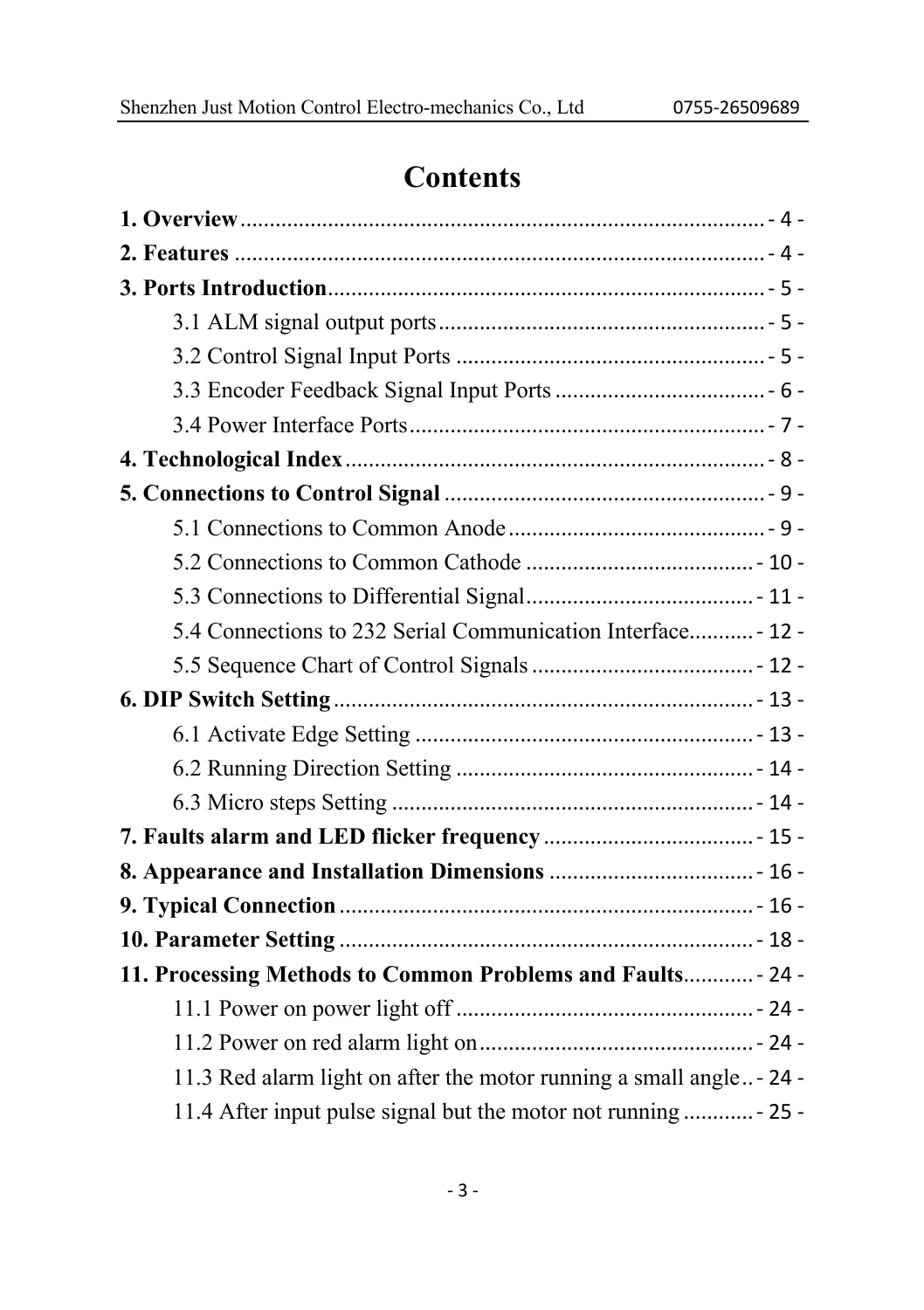# **1. Overview**

The HSS57-A hybrid stepper servo drive system integrates the servo control technology into the digital stepper drive perfectly. And this product adopts an optical encoder with high speed position sampling feedback of 50μs, once the position deviation appears, it will be fixed immediately. This product is compatible the advantages of the stepper drive and the servo drive, such as lower heat, less vibration, fast acceleration, and so on. This kind of servo drive also has an excellent cost performance.

# **2. Features**

- Without losing step, High accuracy in positioning
- $\blacktriangleright$  100% rated output torque
- $\blacklozenge$  Variable current control technology, High current efficiency
- Small vibration, Smooth and reliable moving at low speed
- Accelerate and decelerate control inside, Great improvement in smoothness of starting or stopping the motor
- $\blacklozenge$  User-defined micro steps
- Compatible with 1000 and 2500 lines encoder
- $\blacklozenge$  No adjustment in general applications
- over current, over voltage and over position error protection
- Green light means running while red light means protection or off line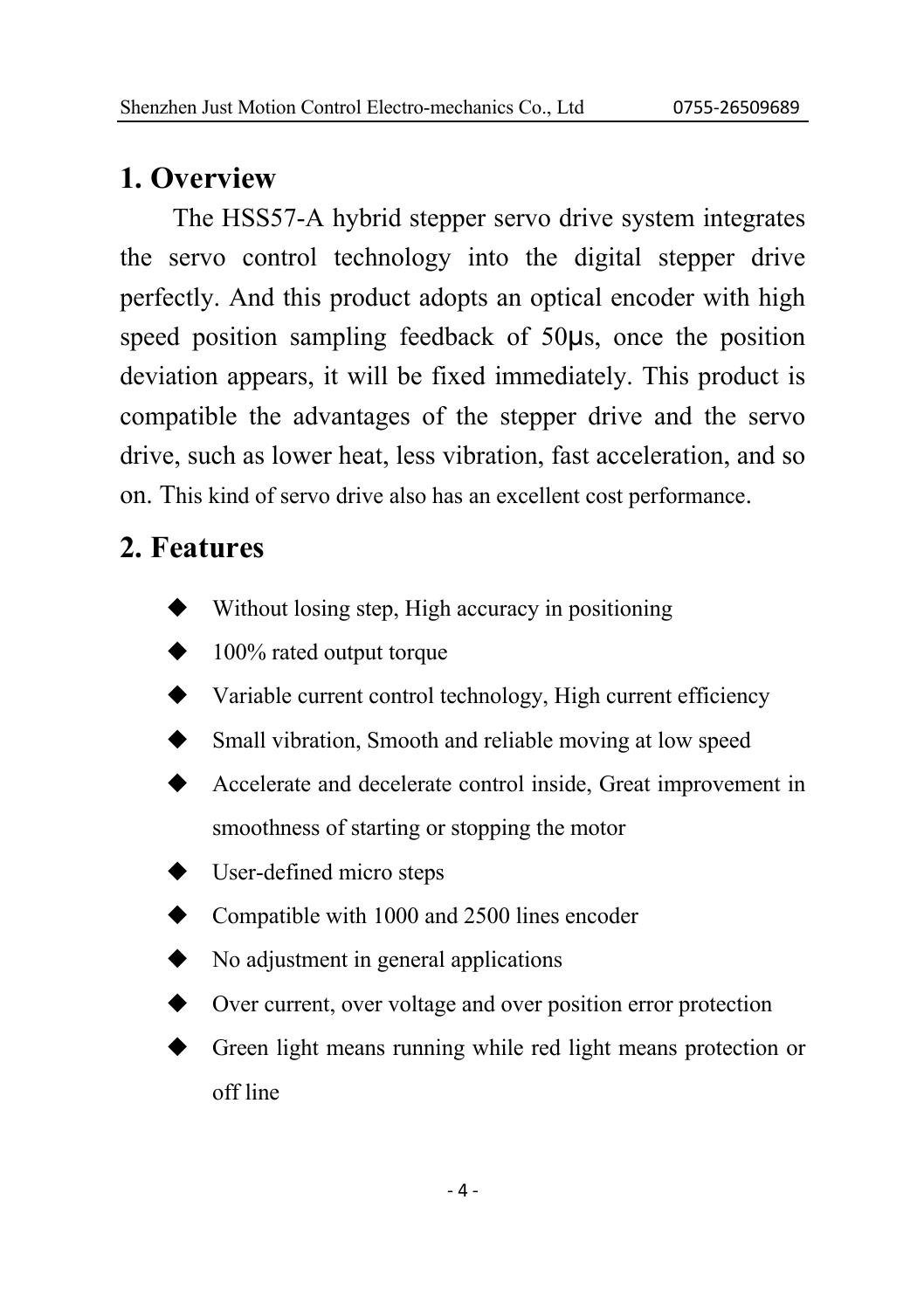# **3. Ports Introduction**

#### **3.1 ALM signal output ports**



| Port | Symbol | Name           | Remark |
|------|--------|----------------|--------|
|      | $ALM+$ | Alarm output + |        |
|      | ALM-   | Alarm output - |        |

#### **3.2 Control Signal Input Ports**



| Port | Symbol  | Name             | Remark                 |
|------|---------|------------------|------------------------|
|      | $PI.S+$ | Pulse signal $+$ | Compatible with 5V and |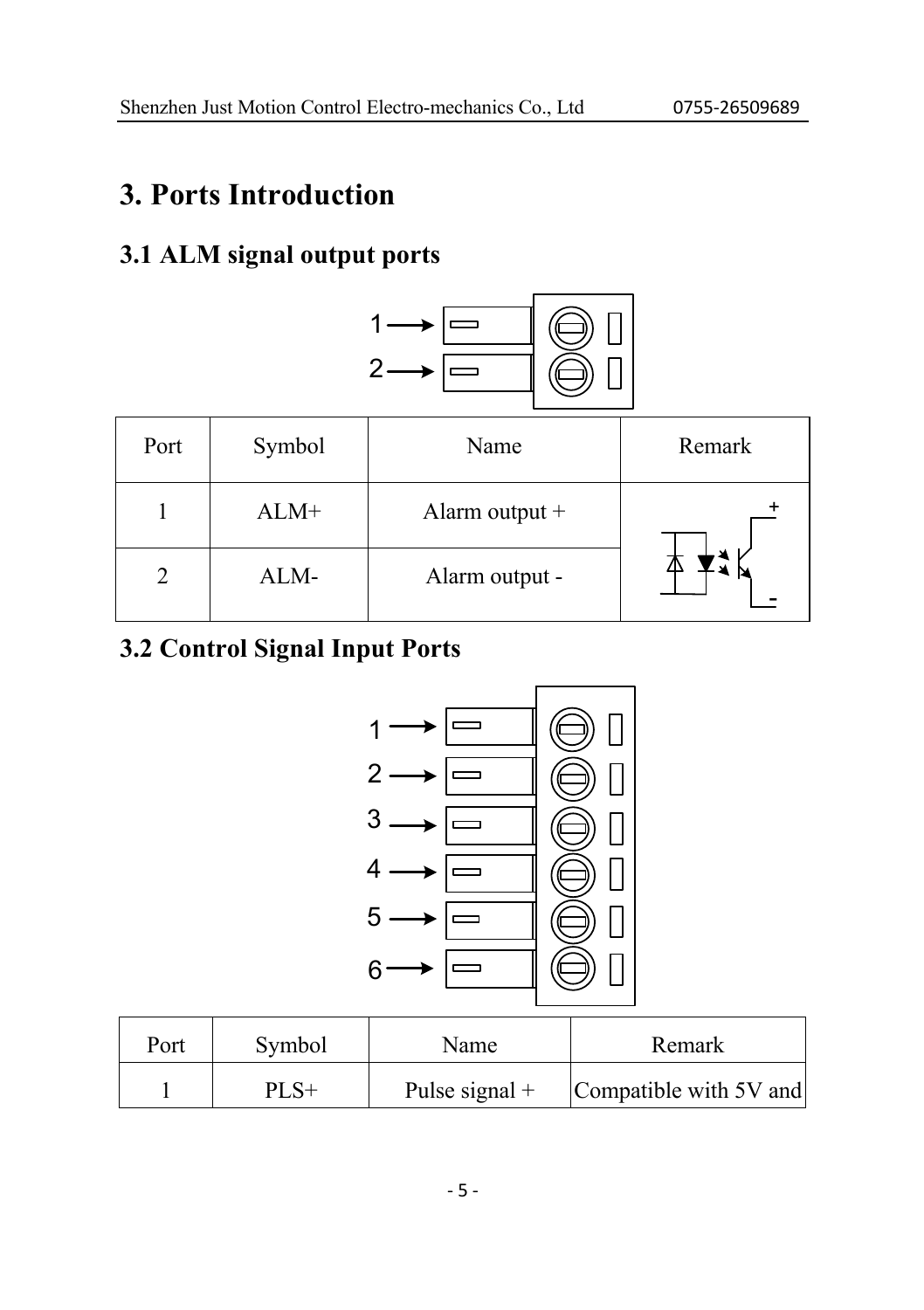|   | PLS-   | Pulse signal -    | 24V                    |
|---|--------|-------------------|------------------------|
| 3 | $DIR+$ | Direction signal+ | Compatible with 5V and |
|   | DIR-   | Direction signal- | 24V                    |
|   | $ENA+$ | Enable signal $+$ | Compatible with 5V and |
|   | ENA-   | Enable signal -   | 24V                    |

### **3.3 Encoder Feedback Signal Input Ports**



| Port | Symbol | Name                | Wiring color |
|------|--------|---------------------|--------------|
|      | $PB+$  | Encoder phase $B +$ | Blue         |
|      | PB-    | Encoder phase B -   | White        |
| ζ    | $PA+$  | Encoder phase A +   | Yellow       |
|      | PA-    | Encoder phase A -   | Green        |
|      | VCC    | Input power         | Red          |
|      |        | Input power ground  | <b>Black</b> |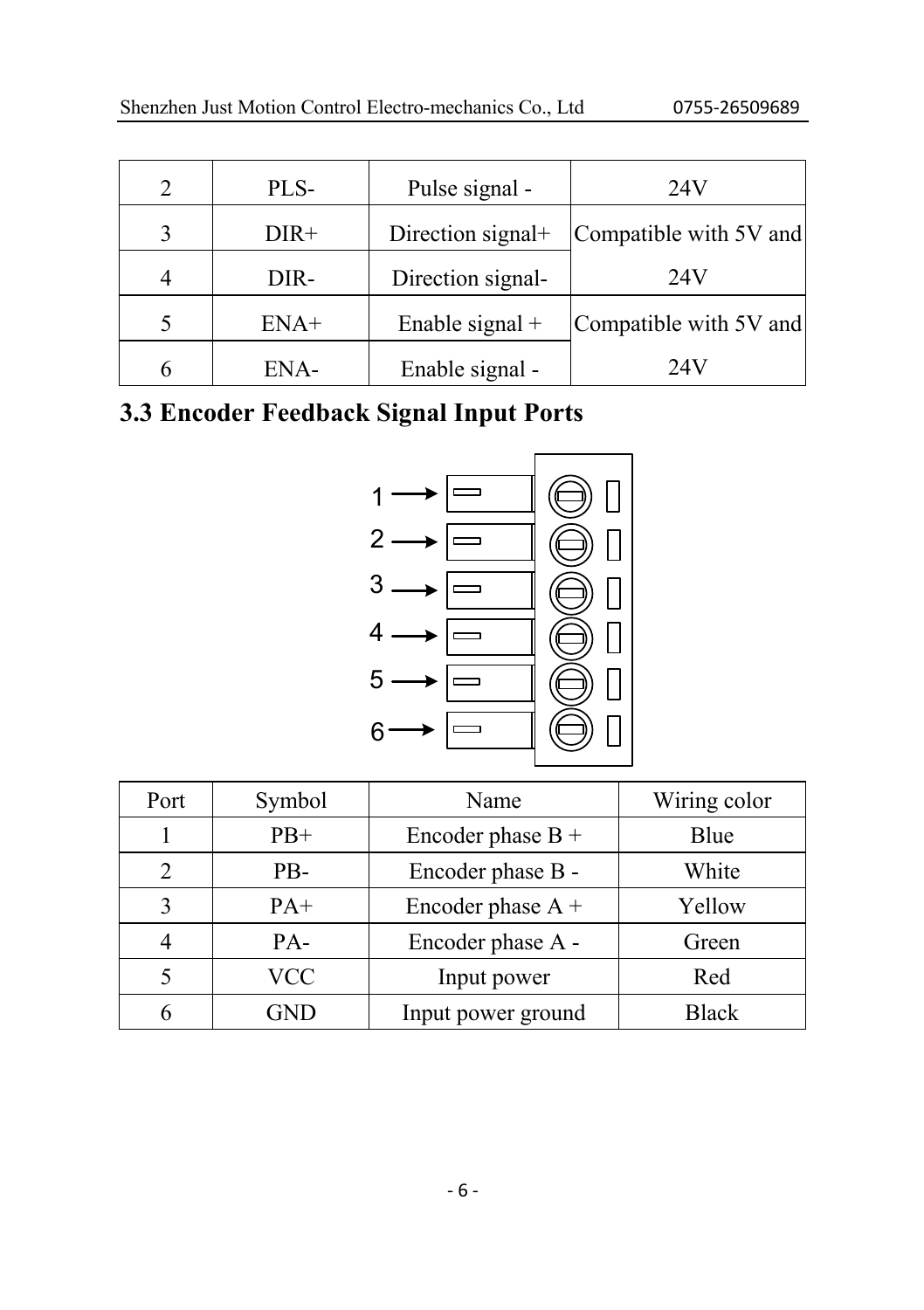### **3.4 Power Interface Ports**



| Port | Identification   | Symbol     | Name                | Remark        |
|------|------------------|------------|---------------------|---------------|
| 1    |                  | $A+$       | Phase $A+$ (Red)    | Motor Phase A |
| 2    | Motor<br>Phase   | $A -$      | Phase A- (Blue)     |               |
| 3    | Wire Input Ports | $B+$       | Phase $B+$ (Green)  | Motor Phase B |
| 4    |                  | $B -$      | Phase B- (Black)    |               |
| 5    | Power Input      | <b>VCC</b> | Input Power +       | 24-50VDC      |
| 6    | Ports            | <b>GND</b> | <b>Input Power-</b> |               |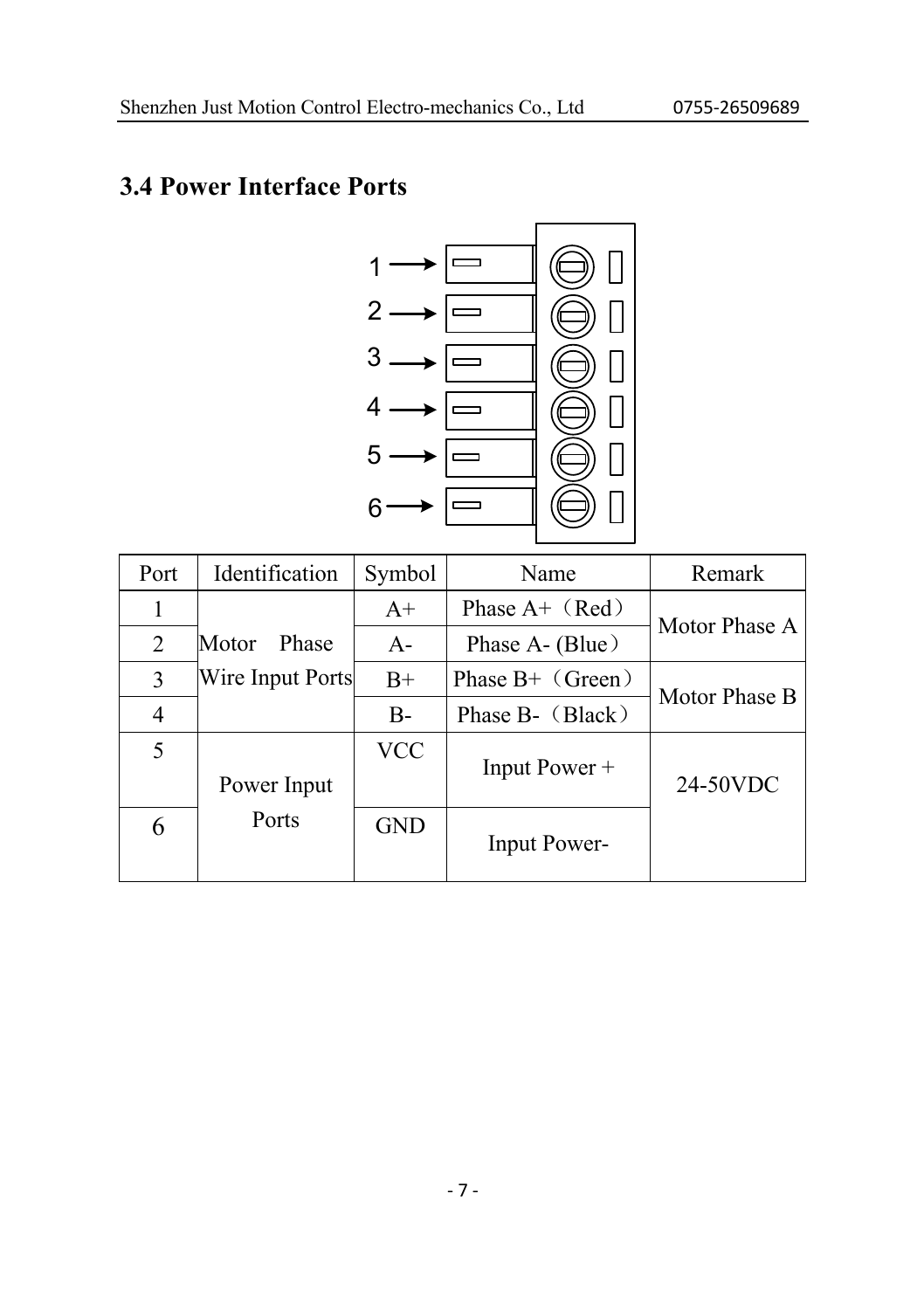# **4. Technological Index**

| Input Voltage           |             | 24~50VDC(36V Typical)                   |  |  |
|-------------------------|-------------|-----------------------------------------|--|--|
| <b>Output Current</b>   |             | 4.5A 20KHz PWM                          |  |  |
| Pulse Frequency max     |             | 200K                                    |  |  |
| Communication rate      |             | 57.6Kbps                                |  |  |
|                         |             | Over current peak value $8A \pm 10\%$   |  |  |
| Protection              |             | Over voltage value 80V                  |  |  |
|                         |             | The over position error range can be.   |  |  |
|                         |             | set through the HISU                    |  |  |
| Overall Dimensions (mm) |             | $111.5\times 75.5\times 34$             |  |  |
| Weight                  |             | Approximate 300g                        |  |  |
|                         | Environment | Avoid dust, oil fog and corrosive gases |  |  |
|                         | Operating   | $70^{\circ}$ C MAX                      |  |  |
| Environment             | Temperature |                                         |  |  |
|                         | Storage     | $-20^{\circ}$ C $\sim$ +65 $^{\circ}$ C |  |  |
| Specifications          | Temperature |                                         |  |  |
|                         | Humidity    | $40\sim90\%$ RH                         |  |  |
|                         | Cooling     | Natural cooling or forced air cooling   |  |  |
|                         | method      |                                         |  |  |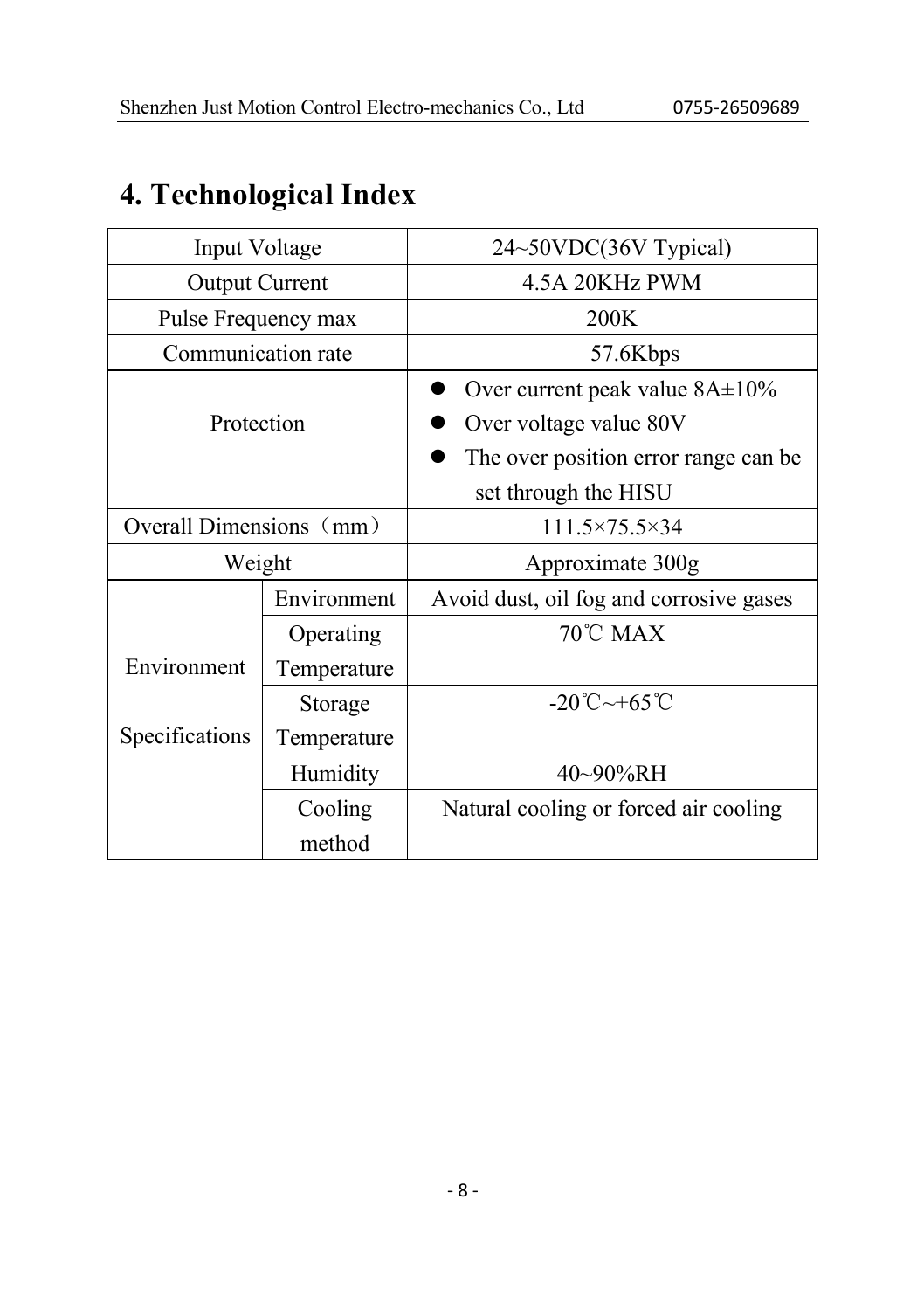# **5. Connections to Control Signal**

#### **5.1 Connections to Common Anode**



#### **Remark:**

The control signal can be compatible with 5V and 24V;

R1(3~5K) must be connected to control signal terminal.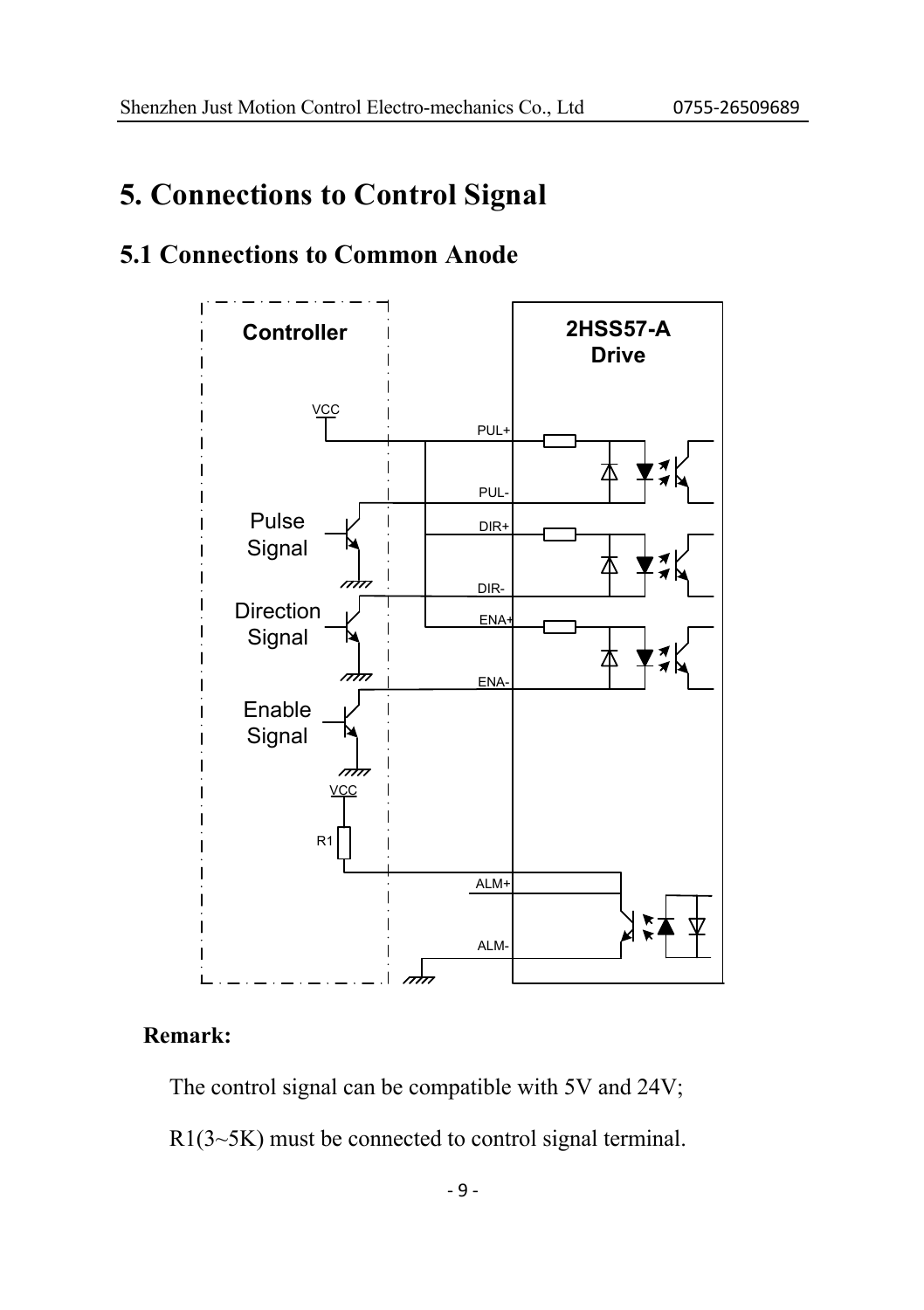

#### **5.2 Connections to Common Cathode**

#### **Remark:**

The control signal can be compatible with 5V and 24V;

 $R1(3~5K)$  must be connected to control signal terminal.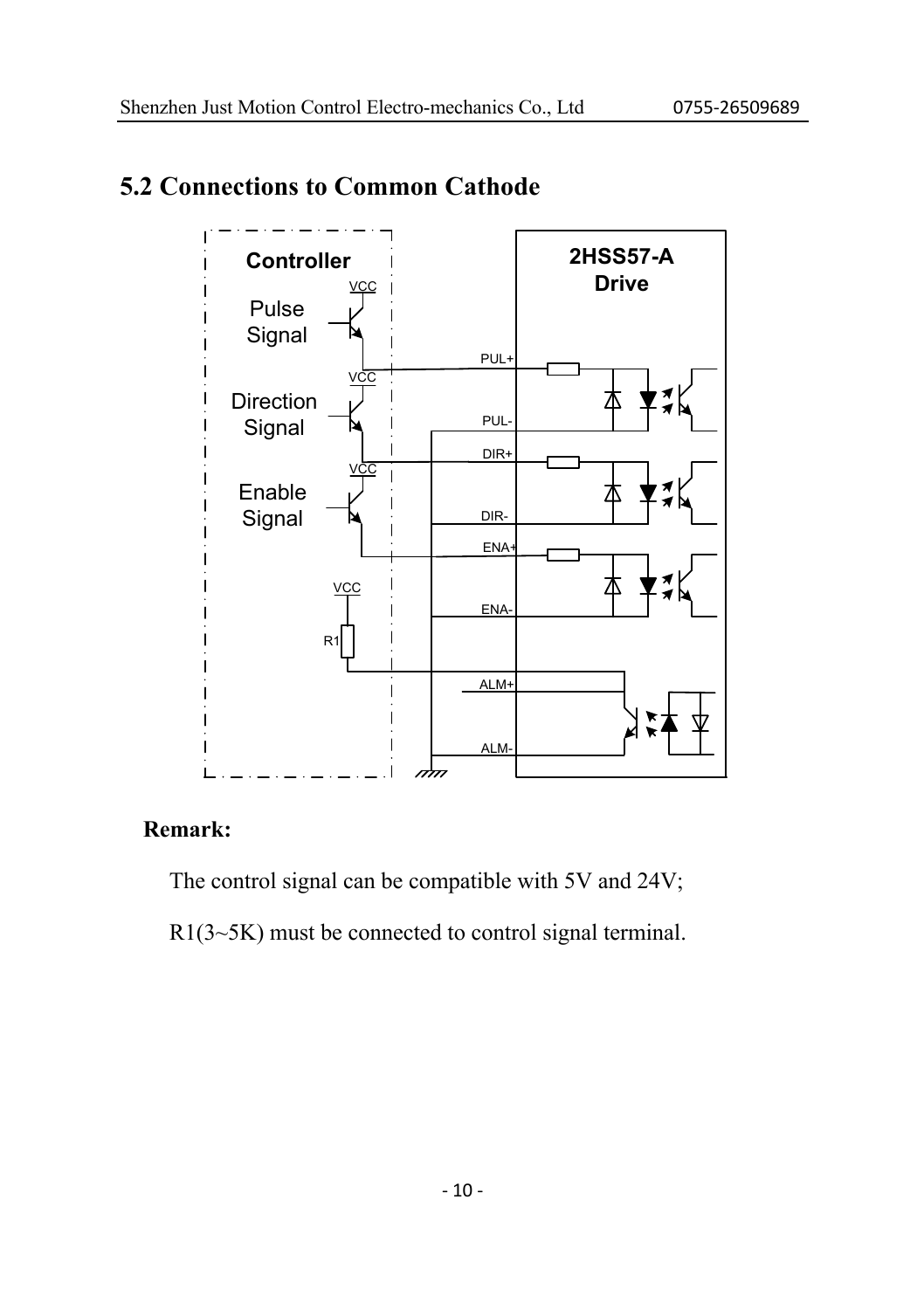

#### **5.3 Connections to Differential Signal**

#### **Remark:**

The control signal can be compatible with 5V and 24V;

R1(3~5K) must be connected to control signal terminal.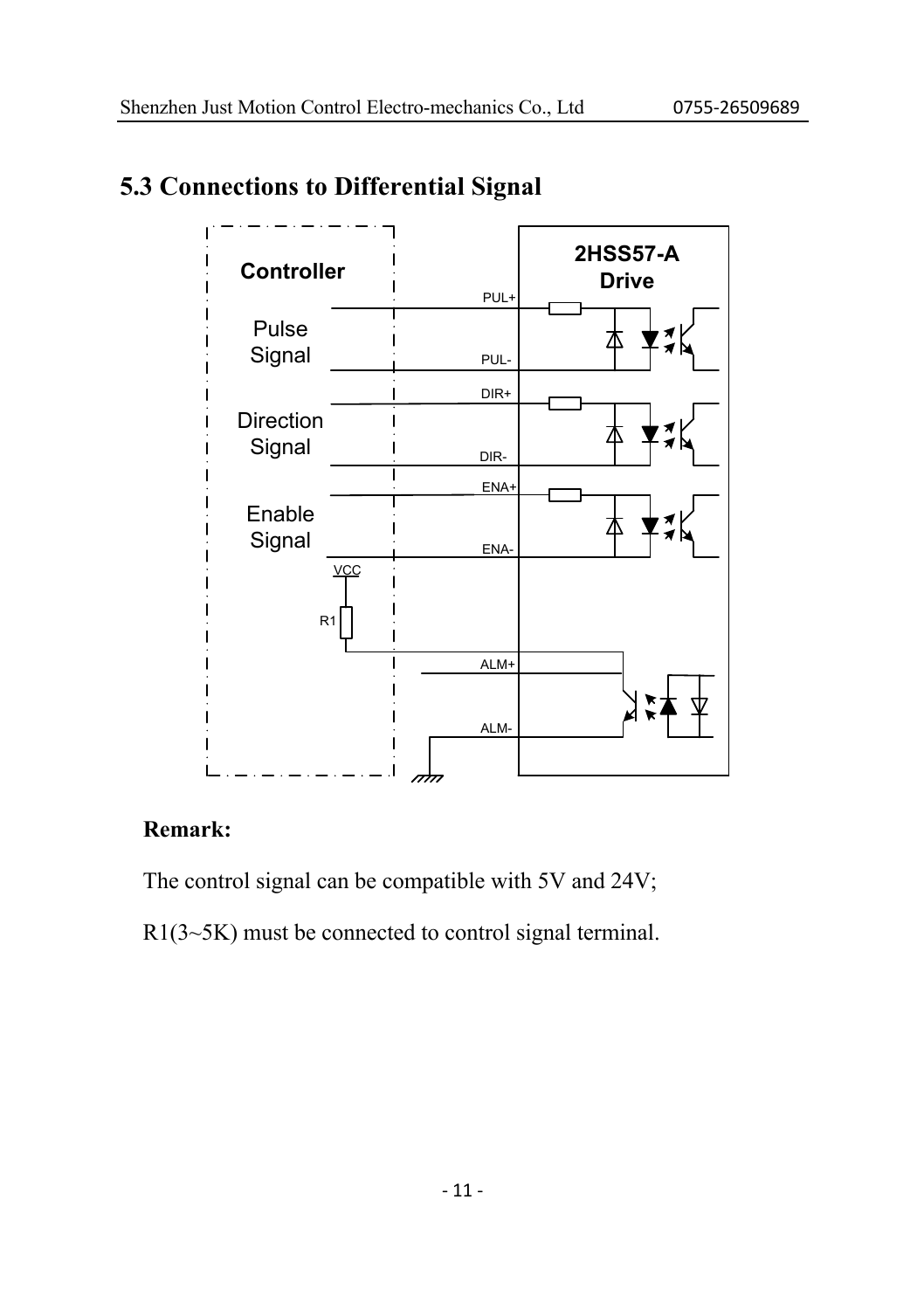#### **5.4 Connections to 232 Serial Communication Interface**



#### **5.5 Sequence Chart of Control Signals**

In order to avoid some fault operations and deviations, PUL, DIR and ENA should abide by some rules, shown as following diagram: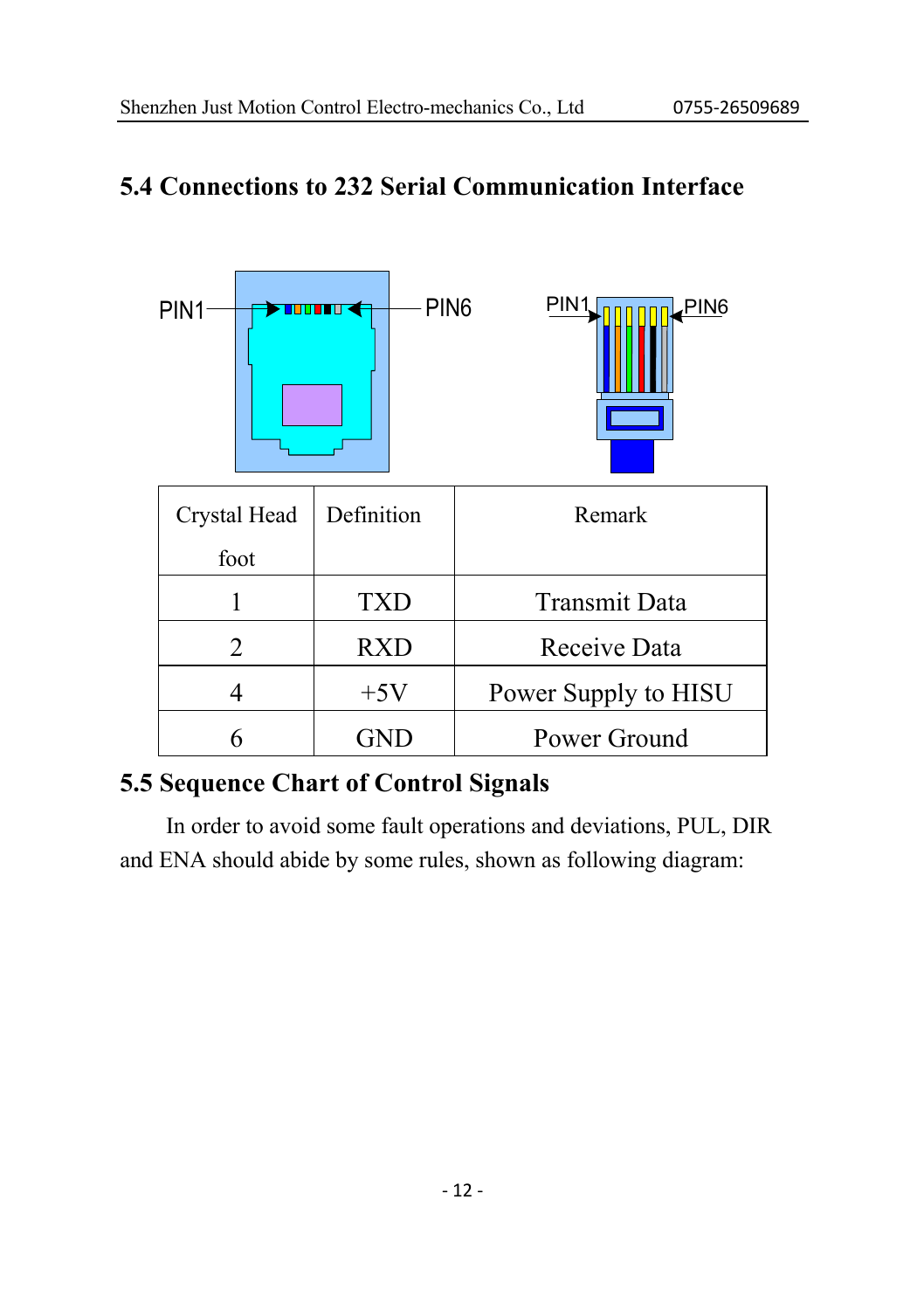

#### **Remark:**

a. t1: ENA must be ahead of DIR by at least  $5 \mu s$ . Usually, ENA+ and ENA- are NC (not connected).

b. t2: DIR must be ahead of PUL active edge by  $6 \mu s$  to ensure correct direction;

c. t3: Pulse width not less than  $2.5 \mu s$ ;

d. t4: Low level width not less than  $2.5 \mu s$ .

# **6. DIP Switch Setting**

#### **6.1 Activate Edge Setting**

SW1 is used for setting the activate edge of the input signal, "off" means the activate edge is the rising edge, while "on" is the falling edge.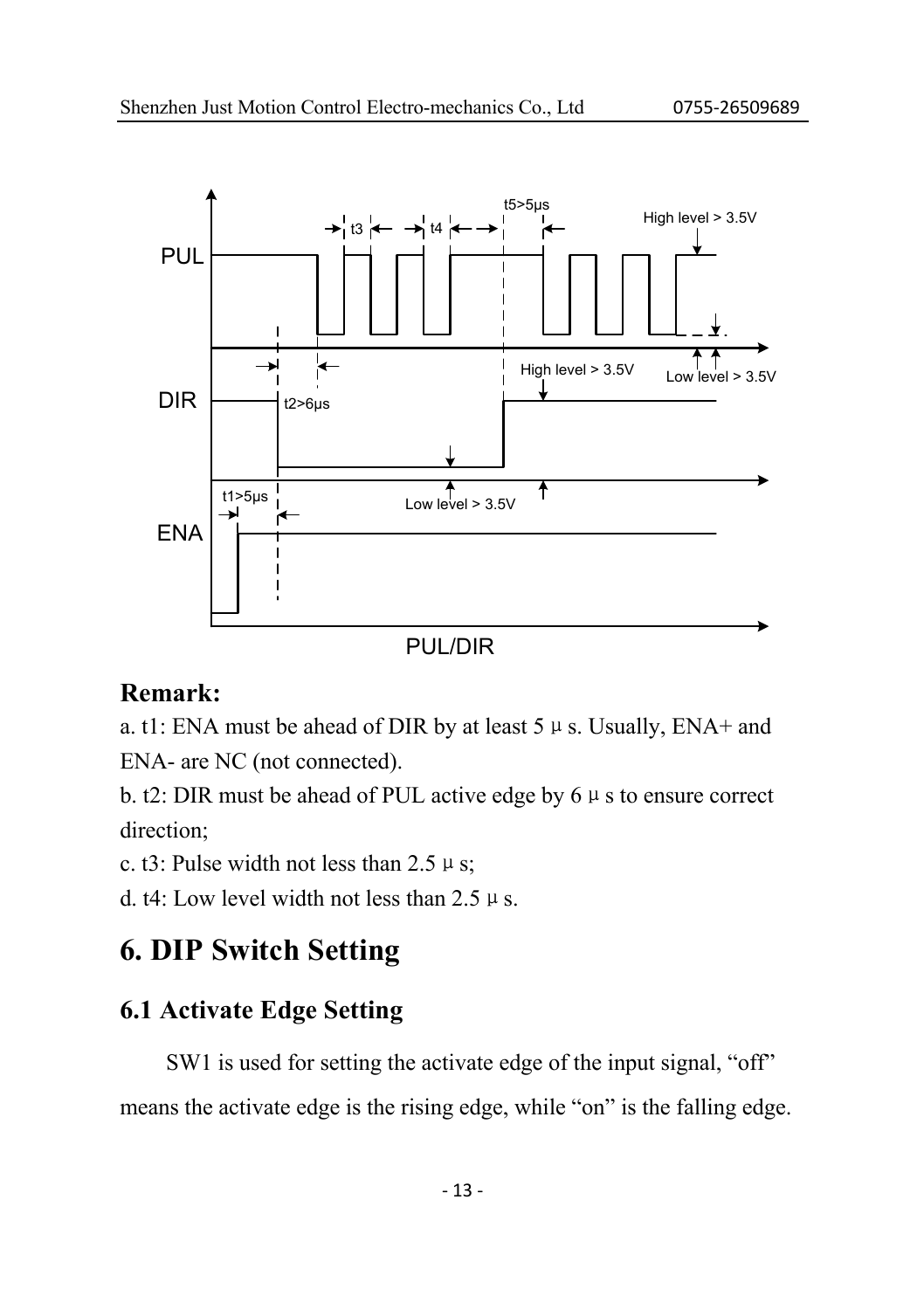#### **6.2 Running Direction Setting**

SW2 is used for setting the running direction, "off" means CCW, while "on" means CW.

#### **6.3 Micro steps Setting**

The micro steps setting is in the following table, while SW3、 SW4、SW5、SW6 are all on, the internal default micro steps inside is activate, this ratio can be setting through the HISU.

| Dial switch | SW3 | SW4 | SW <sub>5</sub> | SW <sub>6</sub> |
|-------------|-----|-----|-----------------|-----------------|
| Micro steps |     |     |                 |                 |
| Default     | on  | on  | on              | on              |
| 800         | off | on  | on              | on              |
| 1600        | on  | off | on              | on              |
| 3200        | off | off | on              | on              |
| 6400        | on  | on  | off             | on              |
| 12800       | off | on  | off             | on              |
| 25600       | on  | off | off             | on              |
| 51200       | off | off | off             | on              |
| 1000        | on  | on  | on              | off             |
| 2000        | off | on  | on              | off             |
| 4000        | on  | off | on              | off             |
| 5000        | off | off | on              | off             |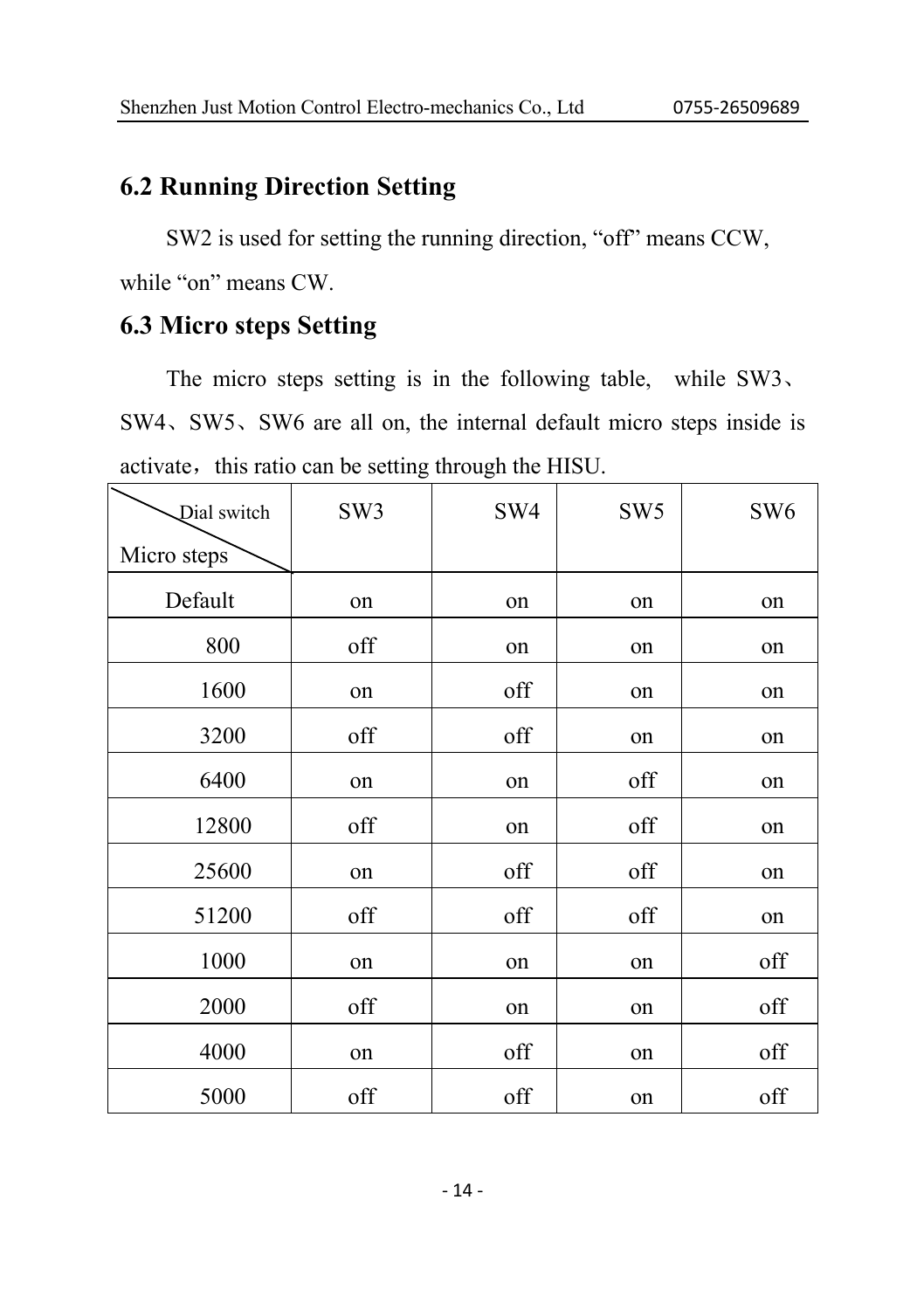| 8000  | on  | on  | off | off |
|-------|-----|-----|-----|-----|
| 10000 | off | on  | off | off |
| 20000 | on  | off | off | off |
| 40000 | off | off | off | off |

# **7. Faults alarm and LED flicker frequency**



| <b>Flicker</b>   | <b>Description to the Faults</b>                     |
|------------------|------------------------------------------------------|
| <b>Frequency</b> |                                                      |
|                  | Error occurs when the motor coil current exceeds     |
|                  | the drive's current limit.                           |
| $\mathbf{2}$     | Voltage reference error in the drive                 |
| 3                | Parameters upload error in the drive                 |
| 4                | Error occurs when the input voltage exceeds the      |
|                  | drive's voltage limit.                               |
| 5                | Error occurs when the actual position following      |
|                  | error exceeds the limit which is set by the position |
|                  | error limit.                                         |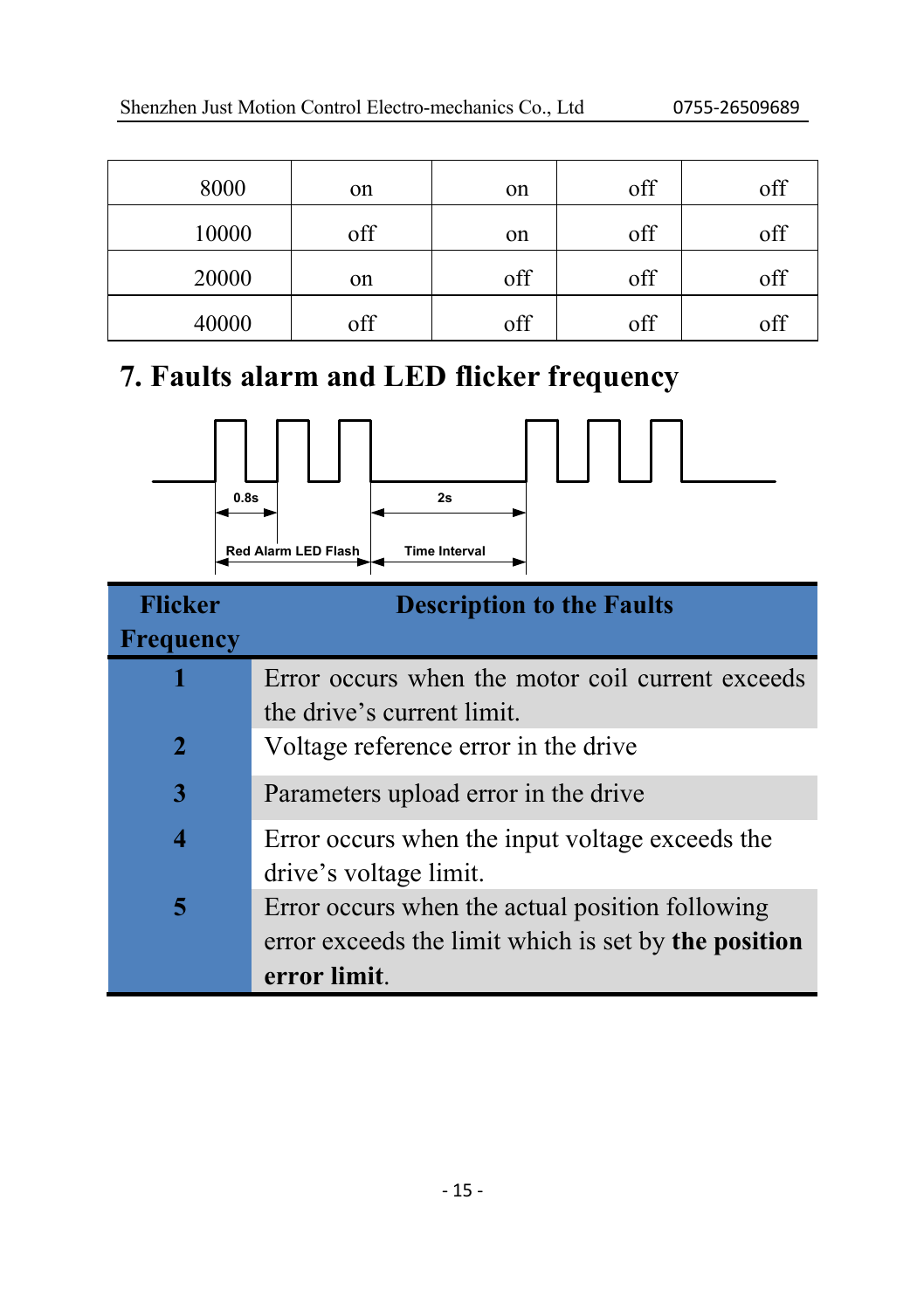#### **8. Appearance and Installation Dimensions**



#### **9. Typical Connection**

This drive can provide the encoder with a power supply of  $+5v$ , maximum current 80mA. It adopts a quadruplicated-frequency counting method, and the resolution ratio of the encoder multiply 4 are the pulses per rotate of the servo motor. Here is the typical connection of 2HSS57-A.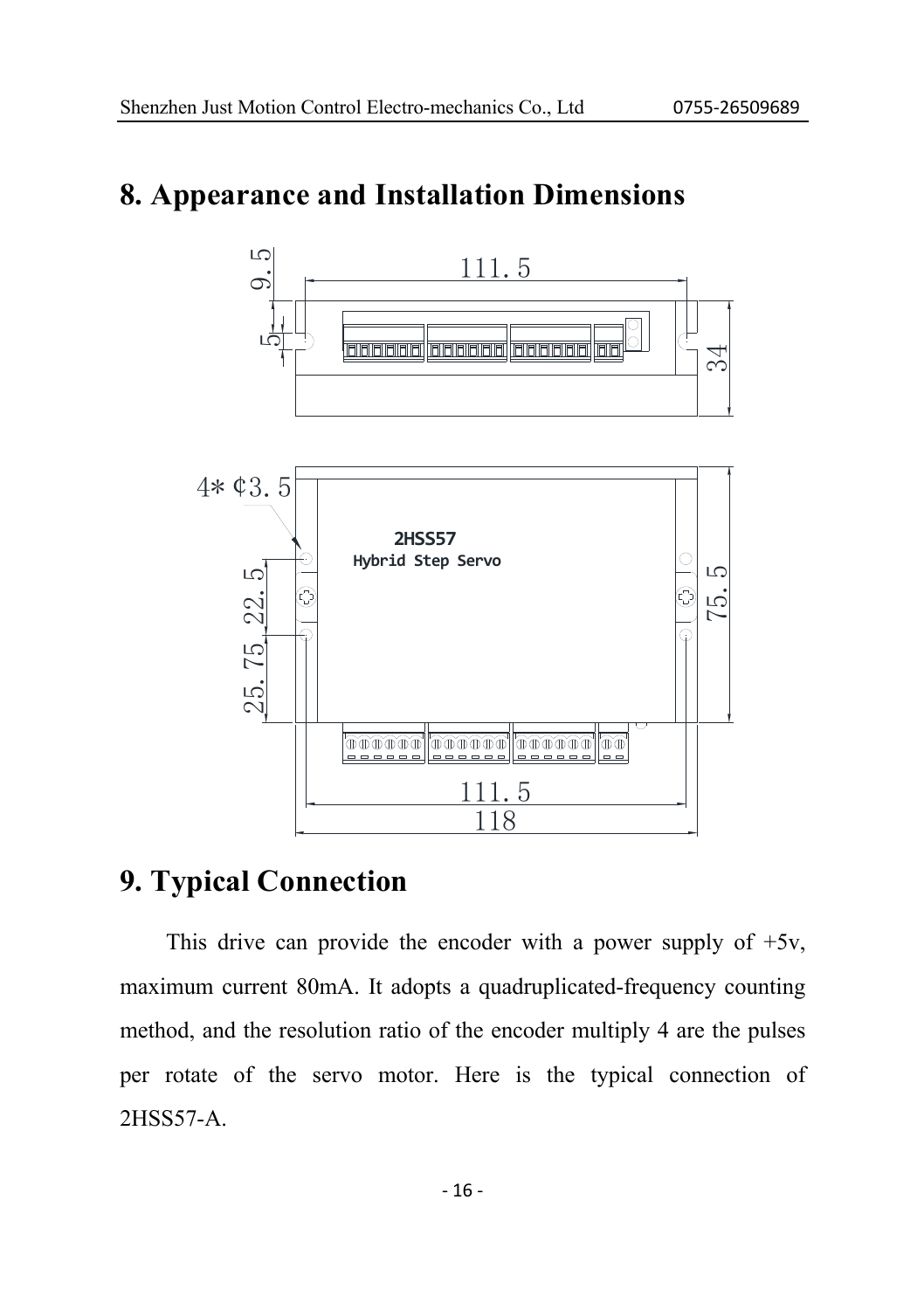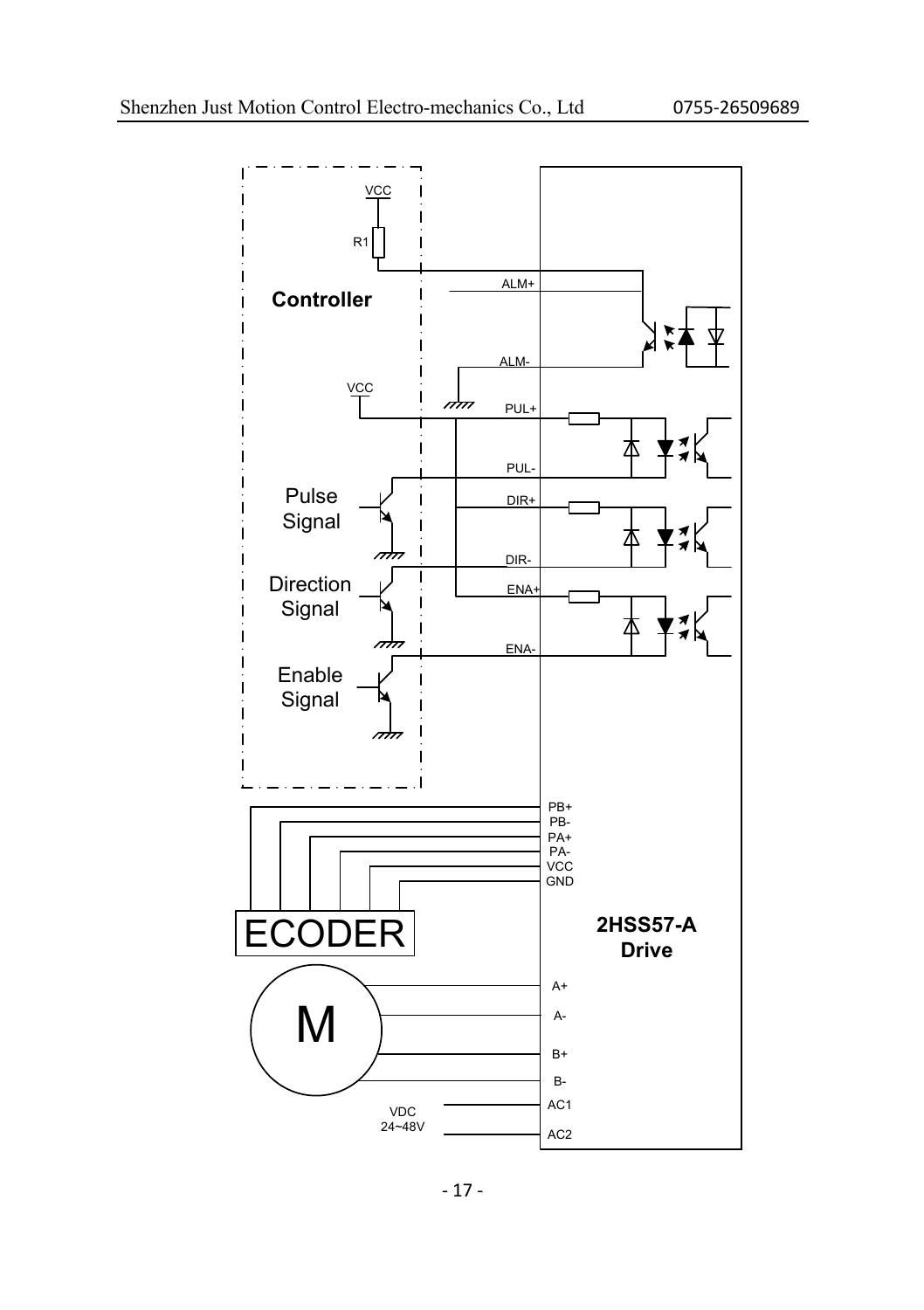#### **10. Parameter Setting**

The parameter setting method of 2HSS57-A drive is to use a HISU adjuster through the 232 serial communication ports, only in this way can we setting the parameters we want. There are a set of best default parameters to the corresponding motor which are carefully adjusted by our engineers, users only need refer to the following table, specific condition and set the correct parameters.

| <b>Mode</b>    | <b>Definition</b>    | Range           | Dime-        | <b>Drive</b>   | <b>Default</b> |
|----------------|----------------------|-----------------|--------------|----------------|----------------|
|                |                      |                 | nsion        | <b>Restart</b> | <b>Value</b>   |
| P <sub>1</sub> | Current loop Kp      | $0 - 4000$      | $\mathbf{1}$ | N              | 1000           |
| <b>P2</b>      | Current loop Ki      | $0 - 1000$      | 1            | N              | 100            |
| P3             | Damping coefficient  | $0 - 500$       | $\mathbf{1}$ | N              | 150            |
| <b>P4</b>      | Position loop Kp     | $-3000$<br>0-   | 1            | N              | 2000           |
| <b>P5</b>      | Position loop Ki     | $0 - 1000$      | $\mathbf{1}$ | N              | 200            |
| <b>P6</b>      | Speed loop Kp        | $0 - 3000$      | 1            | N              | 500            |
| P7             | Position loop Ki     | $0 - 1000$      | $\mathbf{1}$ | N              | 1000           |
| P8             | Open loop current    | -40<br>$\Omega$ | 0.1          | N              | 30             |
| P9             | Close loop current   | $0 - 20$        | 0.1          | N              | 20             |
| <b>P10</b>     | Alarm level          | $0 - 1$         | 1            | N              | 1              |
| <b>P11</b>     | Reserved             |                 |              |                |                |
| <b>P12</b>     | Reserved             |                 |              |                |                |
| <b>P13</b>     | Enable signal level  | $0 - 1$         | $\mathbf{1}$ | N              | $\theta$       |
| <b>P14</b>     | Arrival level        | $0 - 1$         | 1            | N              | 1              |
| <b>P15</b>     | Encoder line number  | $0 - 1$         | 1            | N              | $\theta$       |
| <b>P16</b>     | Position error limit | $0 - 3000$      | 10           | N              | 400            |
| <b>P17</b>     | Reserved             |                 |              |                |                |

Actual value = Set value  $\times$  the corresponding dimension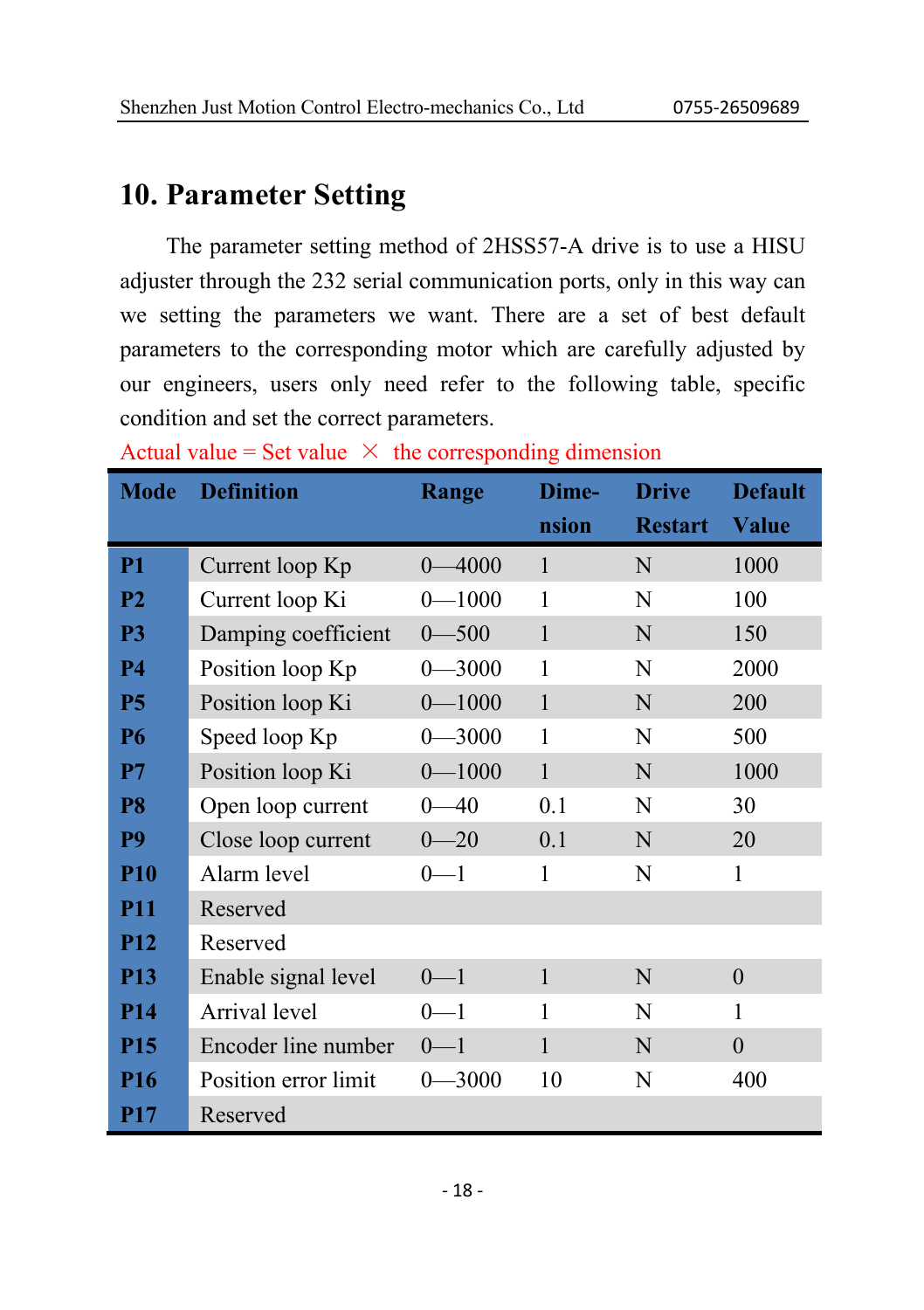| <b>Mode</b>     | <b>Definition</b>    | <b>Range</b> | Dime-        | <b>Drive</b>   | <b>Default</b>   |
|-----------------|----------------------|--------------|--------------|----------------|------------------|
|                 |                      |              | nsion        | <b>Restart</b> | <b>Value</b>     |
| <b>P18</b>      | Reserved             |              |              |                |                  |
| <b>P19</b>      | Speed smoothness     | $0 - 10$     | $\mathbf{1}$ | N              | $\overline{2}$   |
| <b>P20</b>      | User-defined p/r     | 4-1000       | 50           | Y              | 8                |
| <b>P21</b>      | Reserved             |              |              |                |                  |
| <b>P22</b>      | Reserved             |              |              |                |                  |
| P <sub>23</sub> | Driver enable lock   | $0 - 1$      | $\mathbf{1}$ | N              | $\overline{0}$   |
| P <sub>24</sub> | Enable brake control | $0 - 1$      | 1            | Y              | $\Omega$         |
| P <sub>25</sub> | Open and closed      | $0 - 40$     | 1            | N              | 10               |
|                 | loop ratio           |              |              |                |                  |
| P <sub>26</sub> | Damping coefficient  | $0 - 500$    | $\mathbf{1}$ | $\mathbf N$    | 200              |
|                 | after stopping       |              |              |                |                  |
| <b>P27</b>      | Damping coefficient  | $0 - 500$    | $\mathbf{1}$ | N              | 50               |
|                 | at low speed         |              |              |                |                  |
| <b>P28</b>      | Reserved             |              |              |                |                  |
| P <sub>29</sub> | Reserved             |              |              |                |                  |
| <b>P30</b>      | Detect the lack of   | $0 - 1$      | 1            | Y              | $\mathbf{1}$     |
|                 | Phase                |              |              |                |                  |
| <b>P31</b>      | Automatic detection  | $0 - 9000$   | $\mathbf{1}$ | Y              | 4000             |
|                 | position             |              |              |                |                  |
| <b>P32</b>      | Self testing time    | $0 - 1000$   | 1            | Y              | 10               |
| <b>P33</b>      | Self testing switch  | $0 - 1$      | $\mathbf{1}$ | N              | $\boldsymbol{0}$ |
| <b>P34</b>      | Self testing         | $0 - 10$     | 1            | N              | 9                |
|                 | acceleration         |              |              |                |                  |
| <b>P35</b>      | Self testing speed   | $0 - 1500$   | $\mathbf{1}$ | N              | 200              |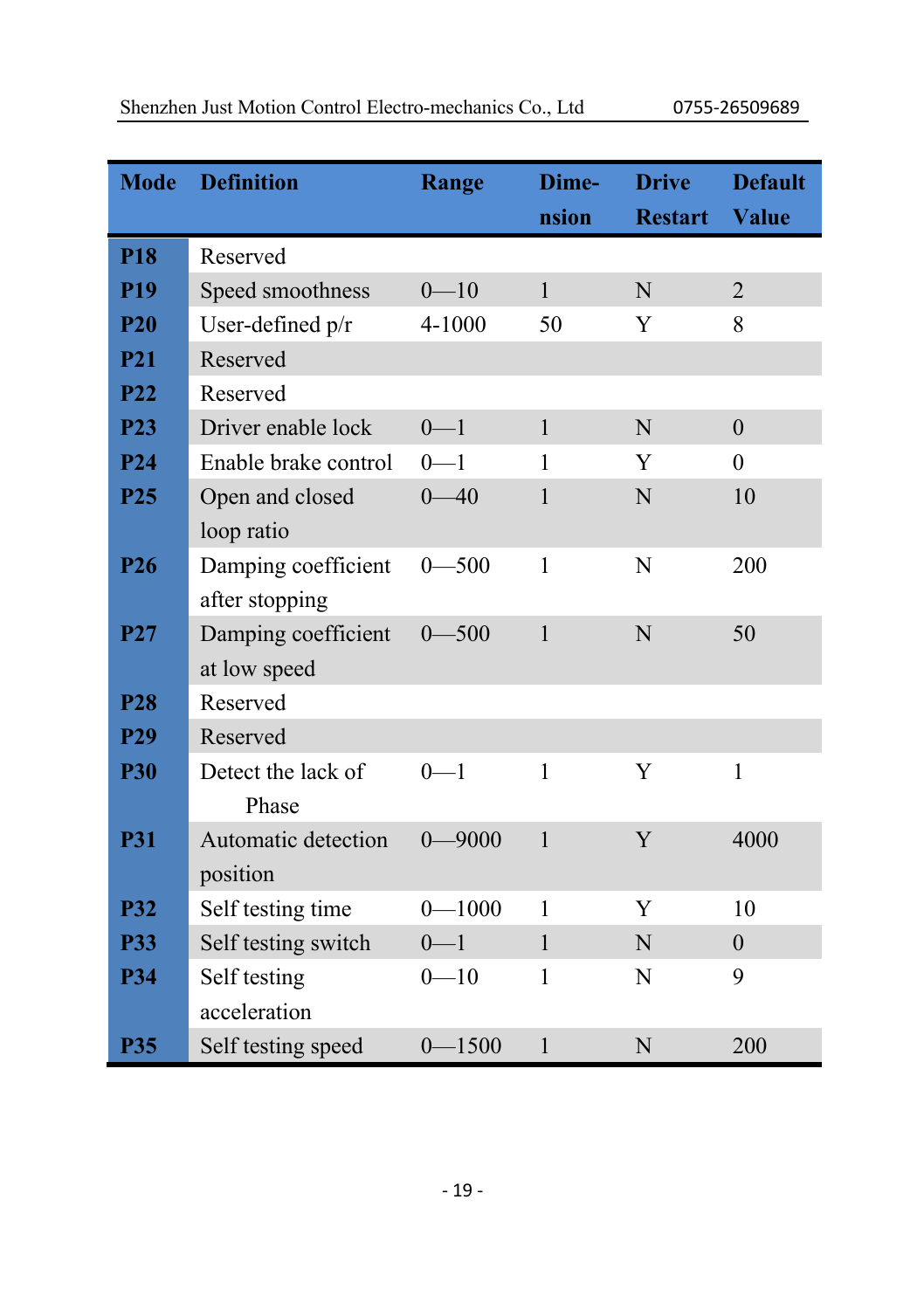There are total 35 parameter configurations, use the HISU to download the configured parameters to the drive, the detail descriptions to every parameter configuration are as follows:

| <b>Item</b>             | <b>Description</b>                                       |  |  |  |  |  |  |
|-------------------------|----------------------------------------------------------|--|--|--|--|--|--|
| <b>Current loop Kp</b>  | Increase Kp to make current rise fast. Proportional      |  |  |  |  |  |  |
|                         | Gain determines the response of the drive to setting     |  |  |  |  |  |  |
|                         | command. Low Proportional Gain provides a stable         |  |  |  |  |  |  |
|                         | system (doesn't oscillate), has low stiffness, and the   |  |  |  |  |  |  |
|                         | current error, causing poor performances in tracking     |  |  |  |  |  |  |
|                         | current setting command in each step. Too large          |  |  |  |  |  |  |
|                         | proportional gain values will cause oscillations and     |  |  |  |  |  |  |
|                         | unstable system.                                         |  |  |  |  |  |  |
| <b>Current loop Ki</b>  | Adjust Ki to reduce the steady error. Integral Gain      |  |  |  |  |  |  |
|                         | helps the drive to overcome static current errors. A     |  |  |  |  |  |  |
|                         | low or zero value for Integral Gain may have current     |  |  |  |  |  |  |
|                         | errors at rest. Increasing the integral gain can reduce  |  |  |  |  |  |  |
|                         | the error. If the Integral Gain is too large, the system |  |  |  |  |  |  |
|                         | may "hunt" (oscillate) around the desired position.      |  |  |  |  |  |  |
| <b>Damping</b>          | This parameter is used to change the damping             |  |  |  |  |  |  |
| coefficient             | coefficient in case of the desired operating state is    |  |  |  |  |  |  |
|                         | under resonance frequency.                               |  |  |  |  |  |  |
| <b>Position loop Kp</b> | The PI parameters of the position loop. The default      |  |  |  |  |  |  |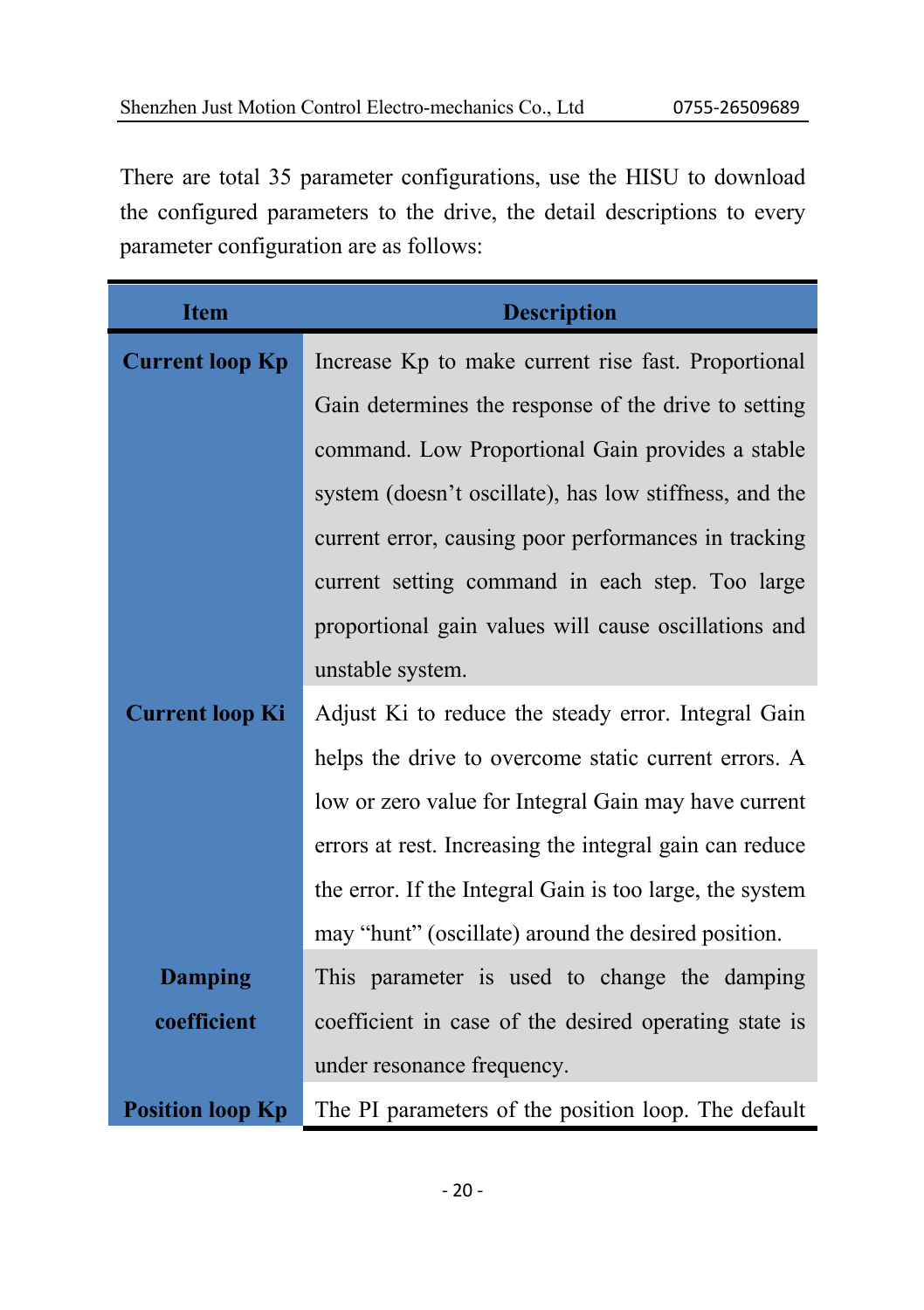| <b>Position loop Ki</b> | values are suitable for most of the application, you   |  |  |  |  |  |
|-------------------------|--------------------------------------------------------|--|--|--|--|--|
|                         | don't need to change them. Contact us if you have      |  |  |  |  |  |
|                         | any question.                                          |  |  |  |  |  |
| <b>Speed loop Kp</b>    | The PI parameters of the speed loop. The default       |  |  |  |  |  |
| <b>Speed loop Ki</b>    | values are suitable for most of the application, you   |  |  |  |  |  |
|                         | don't need to change them. Contact us if you have      |  |  |  |  |  |
|                         | any question.                                          |  |  |  |  |  |
| <b>Open loop</b>        | This parameter affects the static torque of the motor. |  |  |  |  |  |
| current                 |                                                        |  |  |  |  |  |
| <b>Close loop</b>       | This parameter affects the dynamic torque of the       |  |  |  |  |  |
| current                 | motor. (The actual current = open loop current +       |  |  |  |  |  |
|                         | close loop current)                                    |  |  |  |  |  |
| <b>Alarm Control</b>    | parameter is<br>to control the Alarm<br>This<br>set    |  |  |  |  |  |
|                         | optocoupler output transistor. 1 means the transistor  |  |  |  |  |  |
|                         | is cut off when the system is in normal working, but   |  |  |  |  |  |
|                         | when it comes to fault of the drive, the transistor    |  |  |  |  |  |
|                         | becomes conductive. 0 means opposite to 1.             |  |  |  |  |  |
| <b>Stop lock enable</b> | This parameter is set to enable the stop clock of the  |  |  |  |  |  |
|                         |                                                        |  |  |  |  |  |
|                         | drive. 1 means enable this function while 0 means      |  |  |  |  |  |
|                         | disable it.                                            |  |  |  |  |  |
| <b>Enable Control</b>   | This parameter is set to control the Enable input      |  |  |  |  |  |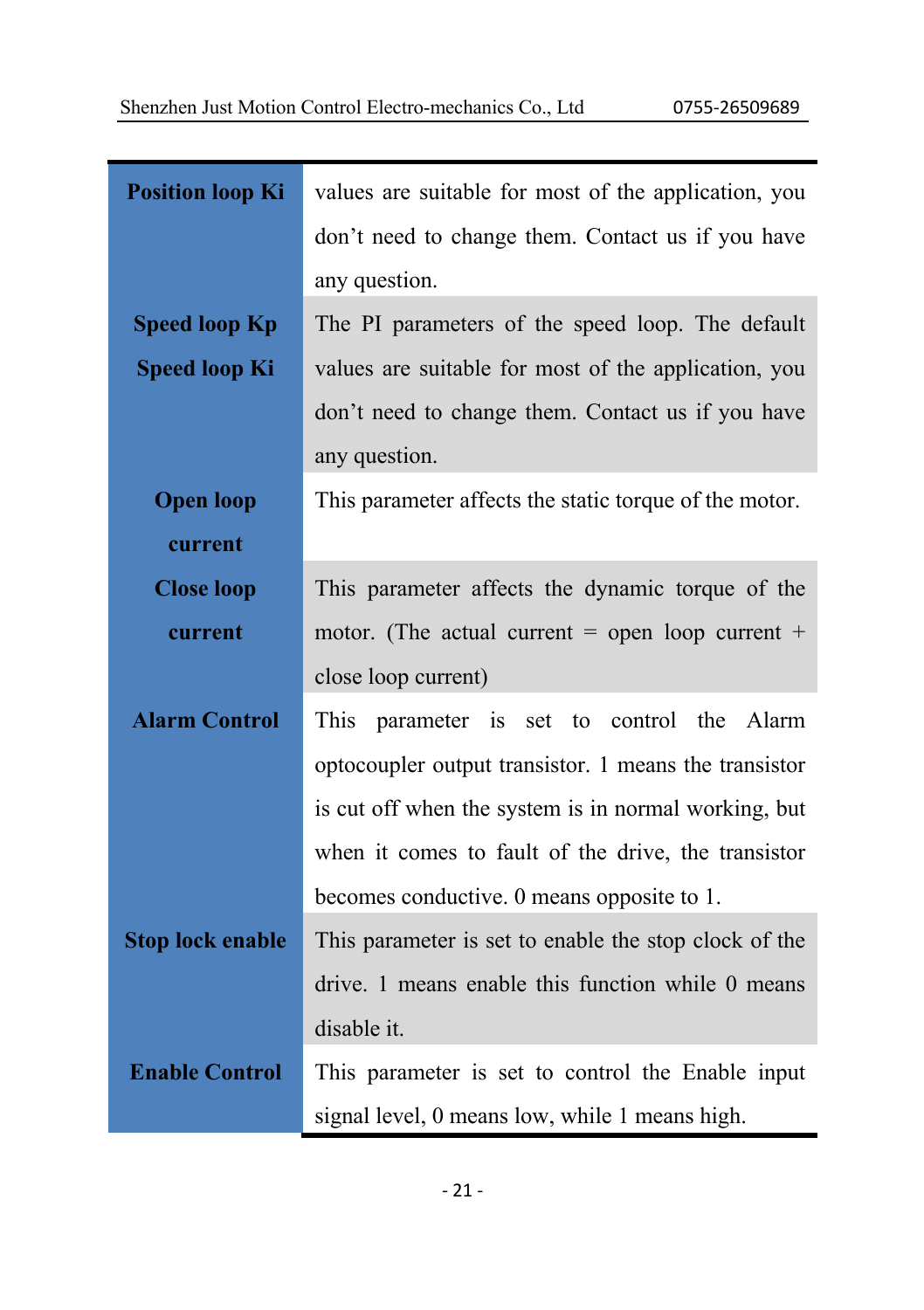| <b>Arrival Control</b> | This parameter is set to control the Arrival                                                   |              |                |                  |                |             |  |  |  |
|------------------------|------------------------------------------------------------------------------------------------|--------------|----------------|------------------|----------------|-------------|--|--|--|
|                        | optocoupler output transistor. 1 means the transistor                                          |              |                |                  |                |             |  |  |  |
|                        | is cut off when the drive satisfies the arrival                                                |              |                |                  |                |             |  |  |  |
|                        | command, but when it comes to not, the transistor                                              |              |                |                  |                |             |  |  |  |
|                        | becomes conductive.0 means opposite to 1.                                                      |              |                |                  |                |             |  |  |  |
| <b>Encoder</b>         | This drive provides two choices of the number of                                               |              |                |                  |                |             |  |  |  |
| resolution             | lines of the encoder. 0 means 1000 lines, while 1                                              |              |                |                  |                |             |  |  |  |
|                        | means 2500 lines.                                                                              |              |                |                  |                |             |  |  |  |
| <b>Position error</b>  | The limit of the position following error. When the                                            |              |                |                  |                |             |  |  |  |
| limit                  | actual position error exceeds this value, the drive                                            |              |                |                  |                |             |  |  |  |
|                        | will go into error mode and the fault output will be                                           |              |                |                  |                |             |  |  |  |
|                        | activated. (The actual value = the set value $\times$ 10)                                      |              |                |                  |                |             |  |  |  |
| <b>Motor</b> type      | Parameter                                                                                      | $\mathbf{1}$ | $\mathfrak{D}$ | 3                | $\overline{4}$ | 5           |  |  |  |
| selection              | Type                                                                                           | 42J18        | 57J18          | 57J18            | 60J18          | 60J18       |  |  |  |
|                        |                                                                                                | 48EC         | <b>54EC</b>    | 80 <sub>EC</sub> | 27EC           | <b>87EC</b> |  |  |  |
| <b>Speed</b>           | This parameter is set to control the smoothness of                                             |              |                |                  |                |             |  |  |  |
| smoothness             | the speed of the motor while acceleration or                                                   |              |                |                  |                |             |  |  |  |
|                        | deceleration, the larger the value, the smoother the<br>speed in acceleration or deceleration. |              |                |                  |                |             |  |  |  |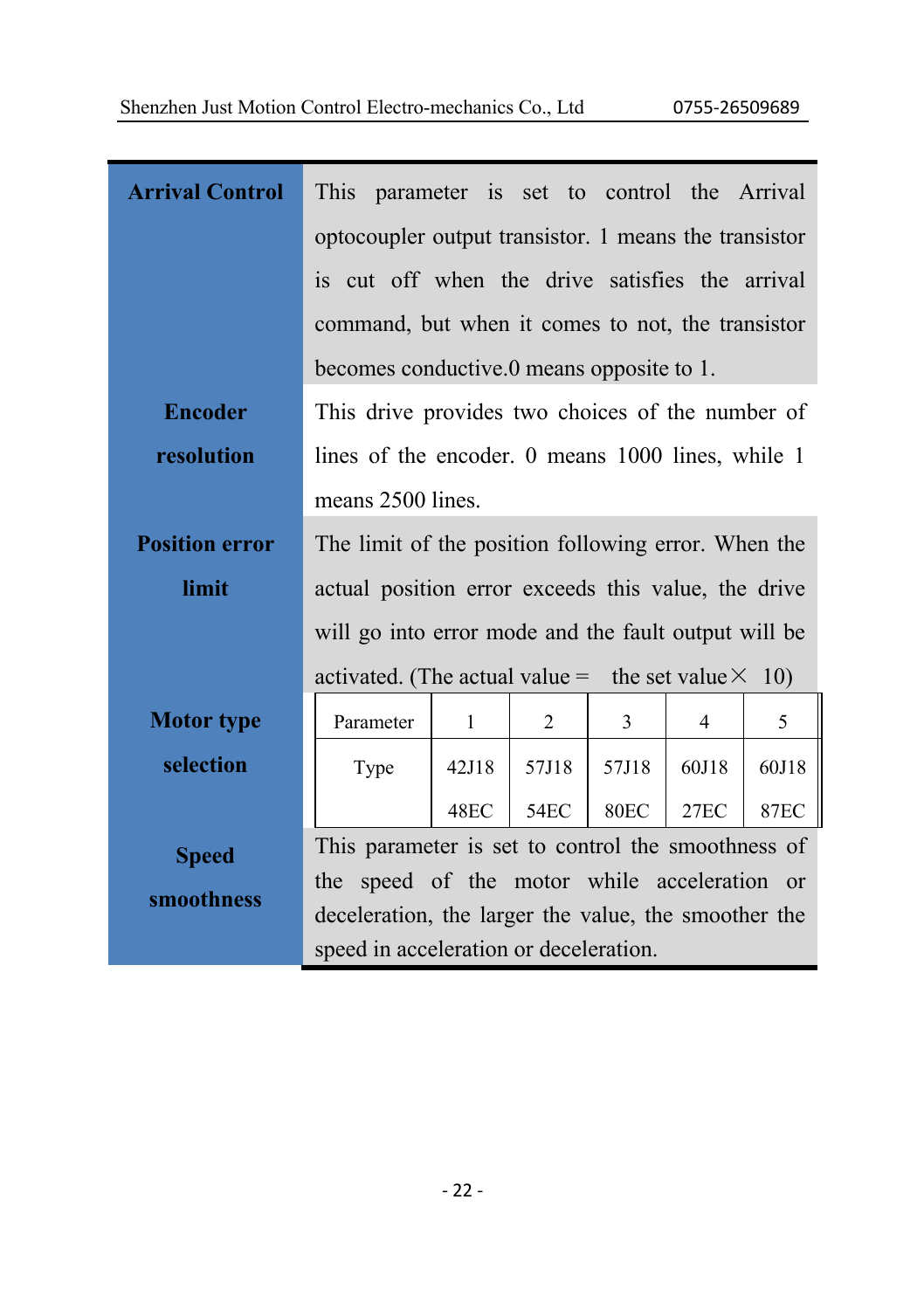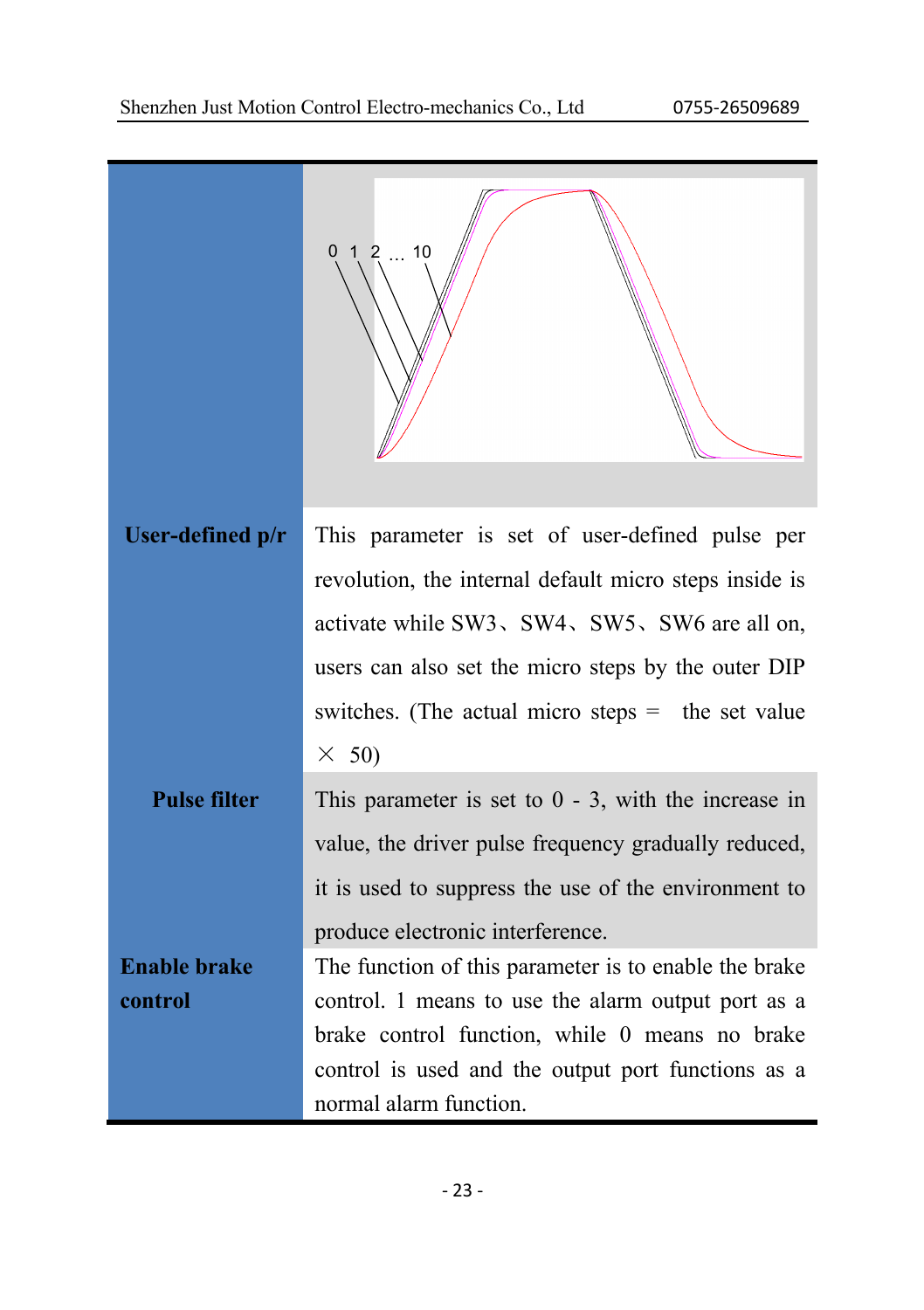| <b>Closemotor to</b> |                                  | 1 is closed, and 0 is not closed. The use of |  |  |  |  |  |  |  |
|----------------------|----------------------------------|----------------------------------------------|--|--|--|--|--|--|--|
| detect the lack of   | manufacturerfactory maintenance. |                                              |  |  |  |  |  |  |  |
| <b>Phase</b>         |                                  |                                              |  |  |  |  |  |  |  |

# **11. Processing Methods to Common Problems and**

### **Faults**

#### **11.1 Power on power light off**

 $\blacksquare$  No power input, please check the power supply circuit. The voltage is too low.

#### **11.2 Power on red alarm light on**

- $\blacksquare$  Please check the motor feedback signal and if the motor is connected with the drive.
- The stepper servo drive is over voltage or under voltage. Please lower or increase the input voltage.

# **11.3 Red alarm light on after the motor running a small angle**

 $\blacksquare$  Please check the motor phase wires if they are connected correctly, if not, please refer to the 3.4 Power Ports.